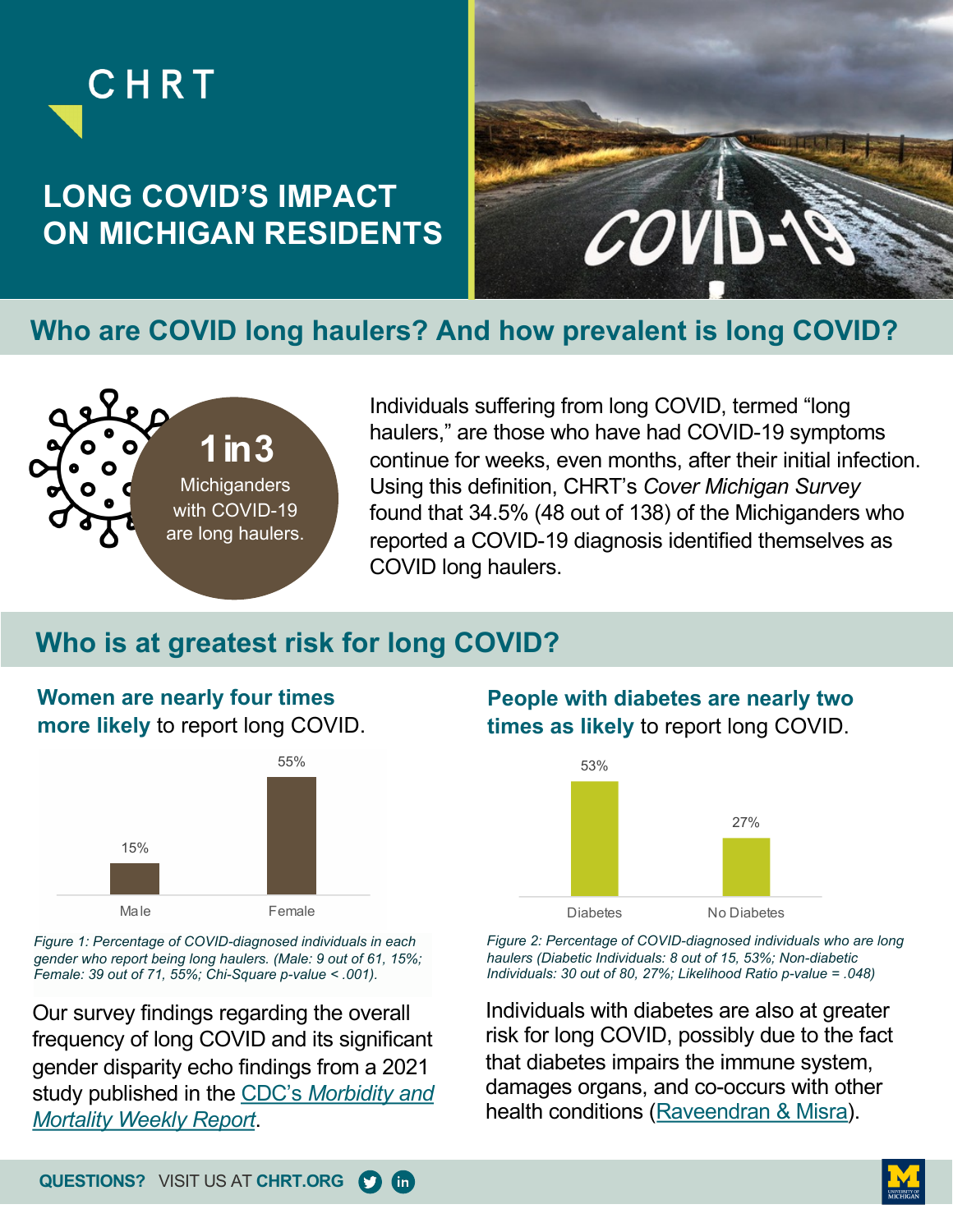## **LONG COVID'S IMPACT ON MICHIGAN RESIDENTS**

## **Michigan's long COVID respondents most frequently report:**



*Figure 3: Horizontal bar graph depicts percentage of Michigan long haulers who've reported each symptom; \*Among 15 total individuals choosing 'Other', 9 self-reported "fatigue/tiredness" (19% of all long haulers).*

### **Michigan's long haulers report more days of:**

#### **How many days during the past 30 days:**





Self-health assessment data show prolonged debilitation on the physical and mental wellbeing of long haulers compared to both respondents who have recovered from COVID without long symptoms and respondents who were never diagnosed with COVID.

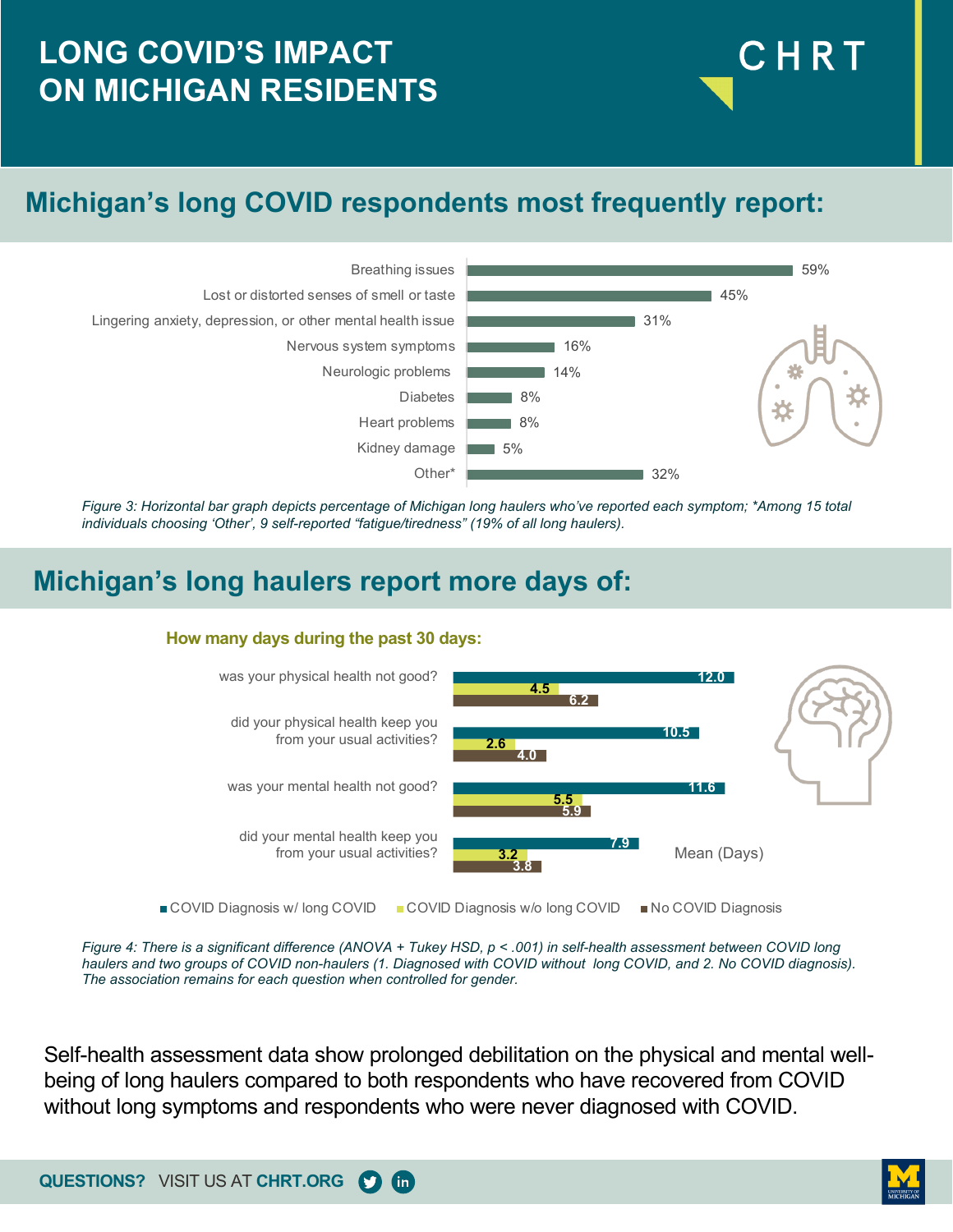# **LONG COVID'S IMPACT ON MICHIGAN RESIDENTS**

## **Long haulers are more likely to experience financial hardship**.



*Figure 5: Horizontal bar graph depicting percentage per group of affirming each statement. A Chi-square test shows a significant difference between long haulers and the other two groups for each question.*

#### **Unstable employment, along with additional health care costs, make long haulers more susceptible to financial hardship.**

Our survey data revealed that long haulers are more likely to be in a worse financial situation than a year ago compared to those who recovered from COVID and those who never got COVID.

Because some long haulers are unable to function at pre-COVID capacity, they are more likely to take longer medical leave, work reduced hours, have their salary reduced, or quit their jobs altogether [\(Power, 2022](https://www.withpower.com/long-covids-impact-on-the-workforce)).

CHRT

## **Long COVID's impact on health and workforce.**

At the time of this publication in May 2022, Michigan has had just over 2 million confirmed COVID cases, excluding deaths. At the percentages indicated in our study and in the literature, 700,000 of these Michiganders could have or may experience long COVID.

While symptoms range from mild to severe, long COVID can have a major economic burden due to its impact on both health care costs and the workforce. In fact, as much as 30% of

COVID-19's health burden could be due to COVID-induced disability (Briggs & Vassall, [2021\). In a national survey, long haulers](https://www.nature.com/articles/d41586-021-01392-2)  reported a 13% reduction in work hours and 70% reported applying for disability protections and benefits [\(Power, 2022](https://www.withpower.com/long-covids-impact-on-the-workforce)).

Several state-wide efforts have been underway to help long haulers manage their symptoms and well-being, including the provision of post COVID-19 clinics in multiple health care systems. Our findings, along with other studies, highlight the need to further study the impact of these supports as well as additional mitigation strategies.